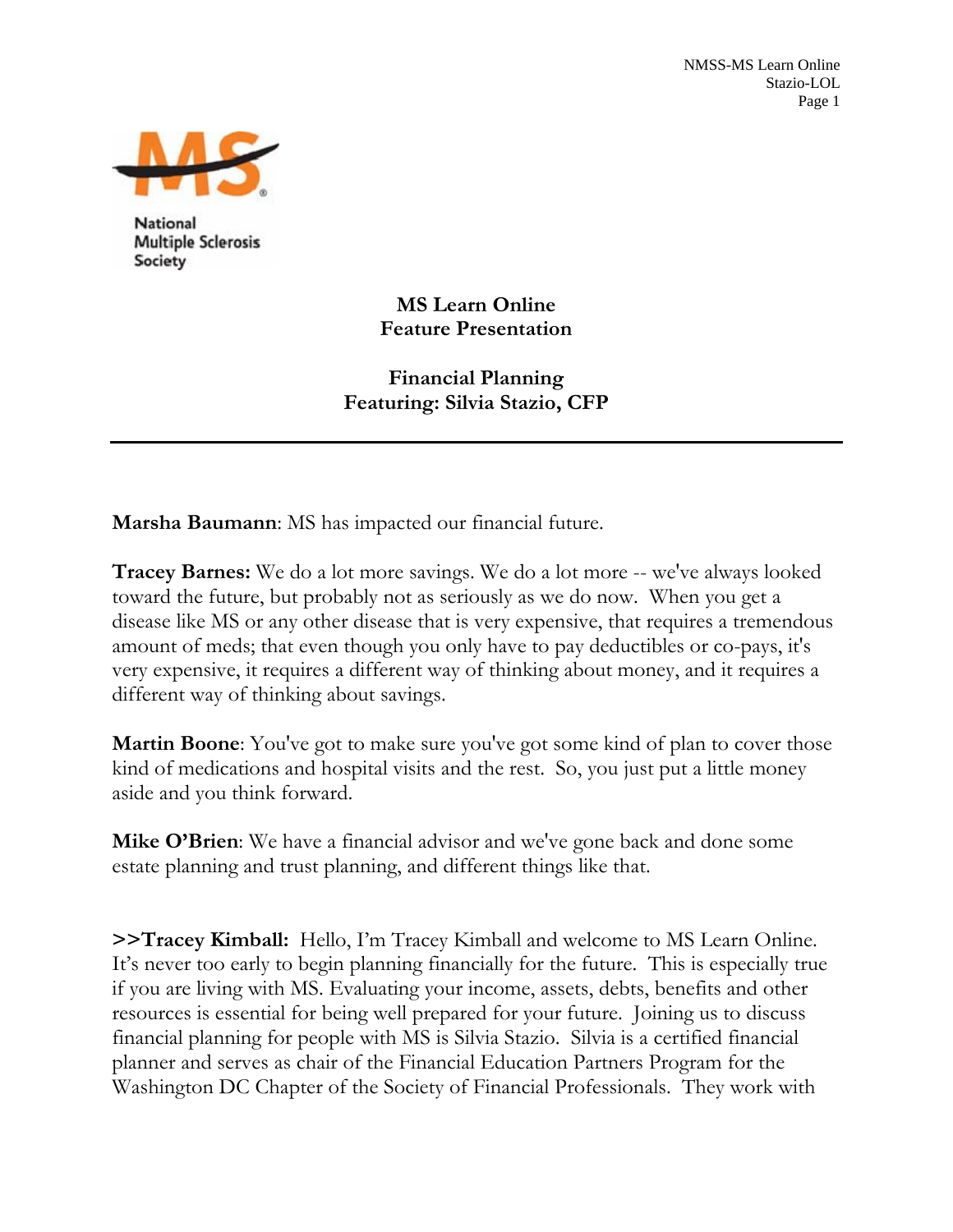the National MS Society to provide pro bono counseling to chapters of the National MS Society. Thank you for joining us on MS Learn Online.

**>>Silvia Stazio:** Thank you for having me.

**>>Tracey Kimball:** Silvia, what does it mean to be financially healthy?

**>>Silvia Stazio:** At its most basic level financial health can be summed up as having sufficient resources to meet our living expenses throughout our entire life. Now, that can mean different things to different people, depending on the stage of life that they're in. For those that are just beginning their careers they may be thinking about saving for a down payment for a new home. They may be thinking about putting away funds for college expenses for their children. As we age and get later in life, we're thinking more about retirement and needing to have accumulated sufficient assets to last for our retirement years. So we need to determine always where we are today but keeping an eye out for the future as we determine what our objectives are, for our entire lifetime to determine what it is that we need to be doing today to help us in the future.

**>>Tracey Kimball:** What are some practical approaches people can use to get their finances in order?

**>>Silvia Stazio:** That's a great question. And the thing that I believe is most important for people is really to take an inventory of their finances, and that's all aspects of it, meaning they literally list their assets and put information about their account numbers, and really combine all the information regarding their resources, their income, all their various accounts, and do a beneficiary audit of all their beneficiary property, such as their retirement plans or their life insurance, who have they designed as a primary beneficiary, who they have designated as a contingent beneficiary.Simply taking an inventory of all their financial assets is really going to give them a great start.

**>>Tracey Kimball:** So if options are available from an employee based health care plan, what's a good approach in making that decision?

**>>Silvia Stazio:** You really should sit down and talk with someone at your employer to determine the scope of the plans that are offered to you. It may not be a bad idea to look at your expenses for the past year and see how much you would have actually had to pay in each of the various plans that are offered. If you're married, your spouse may have other opportunities, have other plans that are available to them. So,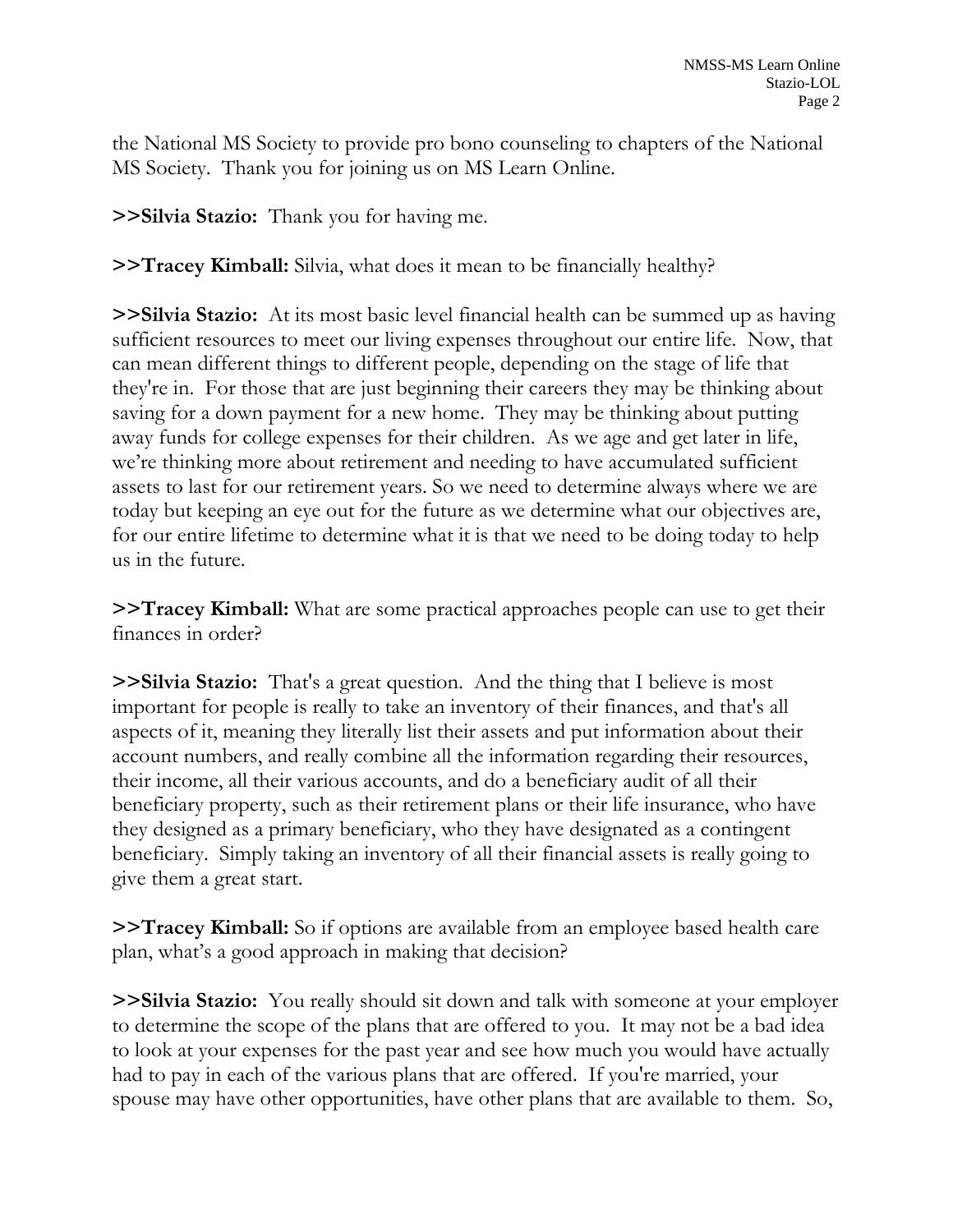you might want to really list out all the expenses that you had to pay out-of-pocket in your current health plan and determine whether or not another option is actually going to be more beneficial for you and your family.

**>>Tracey Kimball:** What other kinds of employer-based benefits should people be aware of?

**>>Silvia Stazio:** Employers can provide a wide variety of benefits to their employees, such as health insurance. That is clearly one of the most important for many people. Also, they may have pension plans that are available, retirement plans of various types. There also may be some ancillary benefits -- short-term, long-term disability, as well as potentially even long-term care benefits, and maybe some education assistance, or different, various types of ancillary benefits that may be available. You really need to sit down with your human resources professional to just explore all the options that are available for you.

**>>Tracey Kimball:** Would you please talk to us about estate planning, trusts and other legal plans that are important to have in place.

**>>Silvia Stazio:** Some of the estate planning documents that people may find of benefit to them is having current wills in place, as well as durable powers of attorney for healthcare and financial matters. It may be necessary for some people to explore the use of trusts in their situation. Trusts can be of service in determining how to manage property should they become incapacitated, and they can also be used to distribute property should someone pass away.

**>>Tracey Kimball:** Why is it important to begin planning early in one's life?

**>>Silvia Stazio:** The importance of beginning a financial plan early in life is critical. Only when you have sufficient time can you make some changes to your plan, your current course of action, to meet your objectives later on. If you wait until a crisis situation, it may be too late to make changes to actually redirect and re- -- put you on the right track to meeting those objectives.

**>>Tracey Kimball:** Silvia, how is financial planning different for a person with MS?

**>>Silvia Stazio:** Financial planning for people with MS is going to really be critical particularly with -- in starting early. What we need to determine is the amount of income that would be available for the person with MS should they become disabled and are unable to work later on in life. We also need to carefully look at expenses and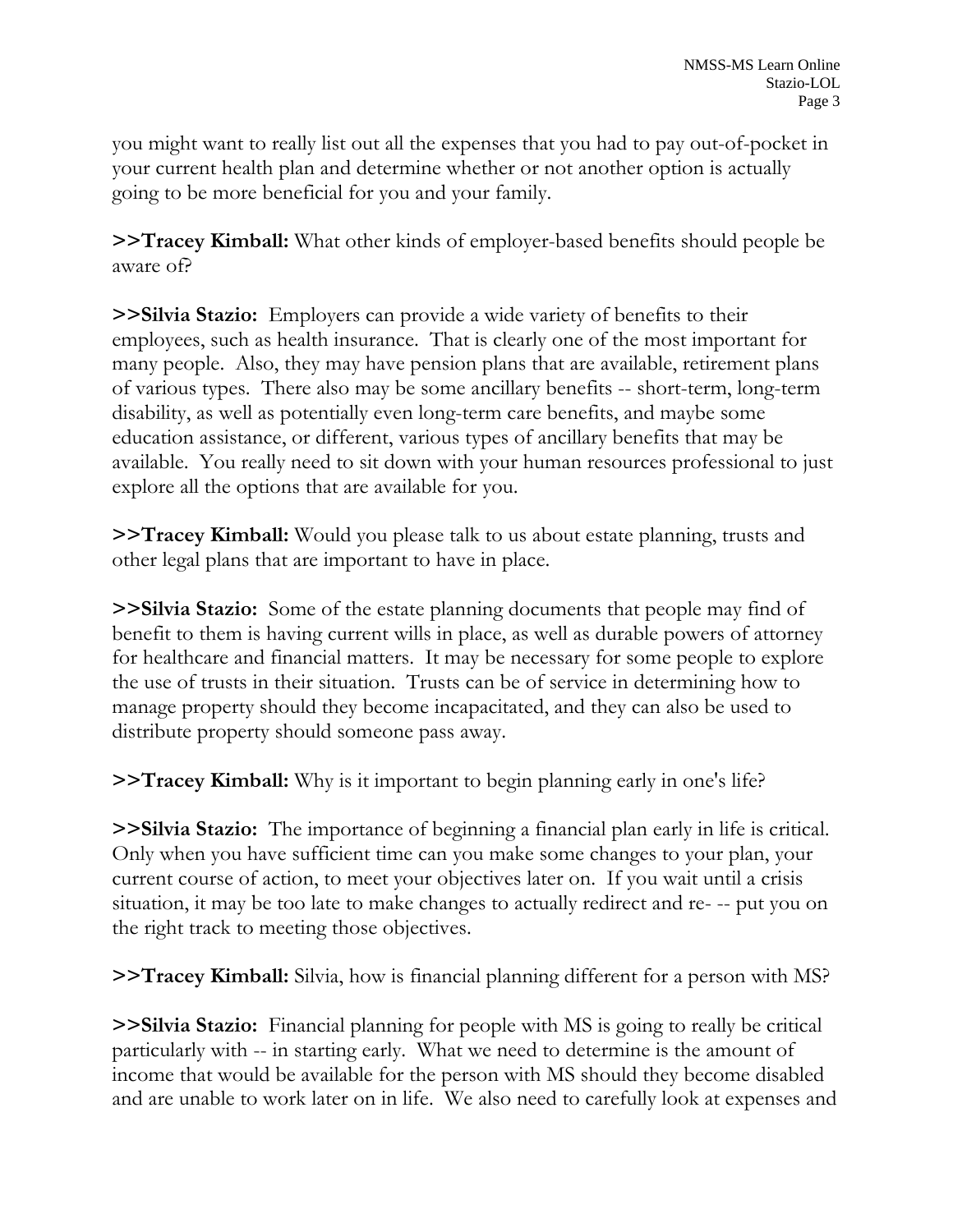understand that expenses, particularly medical expenses, will go up should they have some medical needs later on. So, there's a real balance between understanding what our income resources are and our exposure to the expenses that they are going to have later on in life.

In discussing financial planning with any individual, we talk about what-if scenarios. What if I am unable to work later on life? What if something happens to me and I lose my job? What sorts of contingent plans do we have in place? For the person with MS, it is critical that we explore those things, because it's more likely that that what-if scenario does come true for them, rather than have the normal progression of a work experience until normal retirement age.

**>>Tracey Kimball:** You know most of us live on limited incomes. What are some practical financial steps we can all take?

**>>Silvia Stazio:** What I encourage people to do is not so much to put themselves on a tight budget. I don't mean for people to not go and get a cup of coffee somewhere with their friends, or go and rent movies, or what-have-you. What I want people to do is to really be mindful of their expenses. Tracking expenses alone is going to give people a much greater sense of what they are using their income on and determine what is a critical expense and what is a more negotiable expense.

So, in the cases where they may have a reduced income later on, they know, okay, this is my bottom line of what I need to bring in, and they understand that these may be some items that take a back seat and go on the back burner for a while. And they have a greater understanding of what it is that they need to have in their -- as an income stream later on.

**>>Tracey Kimball:** Finally would you please explain the resources of the National MS Society has available for financial planning?

**>>Silvia Stazio:** The MS Society and the Society for Financial Services Professionals have created an alliance to provide financial counseling services to those folks with MS. This is a tremendous resource for people to turn to, that they can have one-onone guidance and understand their particular situation, and they can make a plan for the future that will benefit themselves and their family. The key is to start early and talk to a counselor as soon as possible so you can really understand your own personal financial situation and the resources that you have available that benefit you in the best way possible.